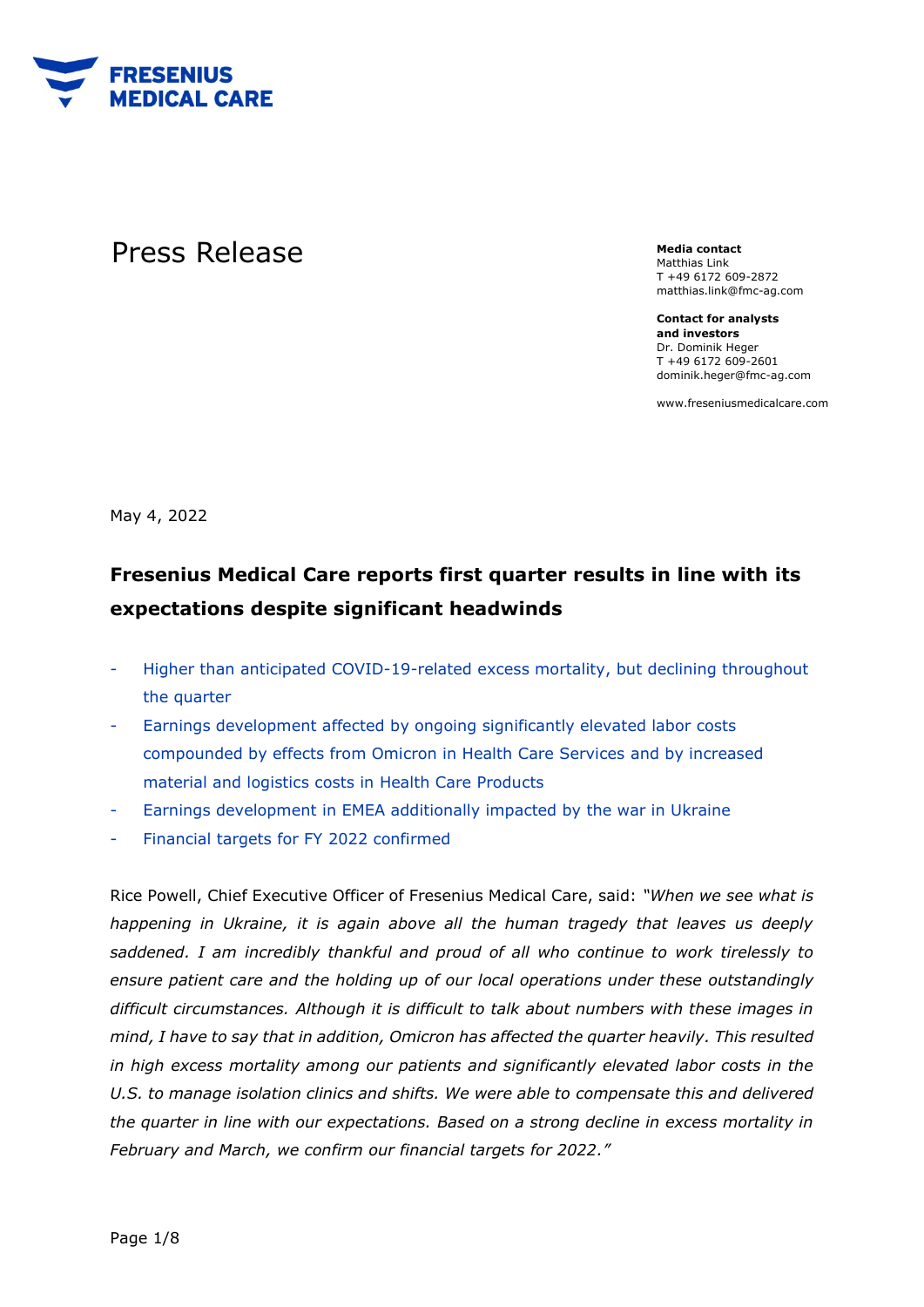#### **Key figures (IFRS)**

|                                  | Q1 2022 | Q1 2021 | Growth | Growth  |
|----------------------------------|---------|---------|--------|---------|
|                                  | EUR m   | EUR m   | yoy    | yoy, cc |
| Revenue                          | 4,548   | 4,210   | $+8%$  | $+3%$   |
| <b>Operating income</b>          | 348     | 474     | $-27%$ | $-30%$  |
| excl. special items <sup>1</sup> | 403     | 477     | $-15%$ | $-19%$  |
| Net income <sup>2</sup>          | 157     | 249     | $-37%$ | -39%    |
| excl. special items <sup>1</sup> | 200     | 251     | $-20%$ | $-23%$  |
| <b>Basic EPS (EUR)</b>           | 0.54    | 0.85    | $-37%$ | -39%    |
| excl. special items <sup>1</sup> | 0.68    | 0.86    | $-20%$ | $-23%$  |
|                                  |         |         |        |         |

*yoy = year-on-year, cc = at constant currency, EPS = earnings per share*

## **Higher than expected COVID-19-related excess mortality at the beginning of the year**

COVID-19-related excess mortality among Fresenius Medical Care's patients amounted to approximately 2,310 in the first quarter of 2022 (Q1 2021: ~3,200; Q2 2021: ~1,900; Q3 2021:  $\sim$ 2,900; Q4 2021:  $\sim$ 2,000<sup>3</sup>). It significantly declined in February and March in line with infection rates, but on a quarterly basis still exceeded the originally anticipated level. This resulted in an increased need for isolation clinics and shifts and limited the Company's ability to mitigate the impacts from labor shortage and wage inflation in the U.S. market.

COVID-19-related excess mortality accumulated to approximately 9,000 patients over the past twelve months and to approximately 22,600 since the start of the pandemic.

The overall estimated adverse effect of accumulated COVID-19-related excess mortality on organic growth in the Health Care Services business amounted to around 290 basis points in the first quarter.

<sup>&</sup>lt;sup>1</sup> 2021: costs related to the FME25 program; 2022: costs related to the FME25 program and impacts related to the war in Ukraine

<sup>&</sup>lt;sup>2</sup> Net income attributable to shareholders of Fresenius Medical Care AG & Co. KGaA

<sup>3</sup> Historical excess mortality updated for late entries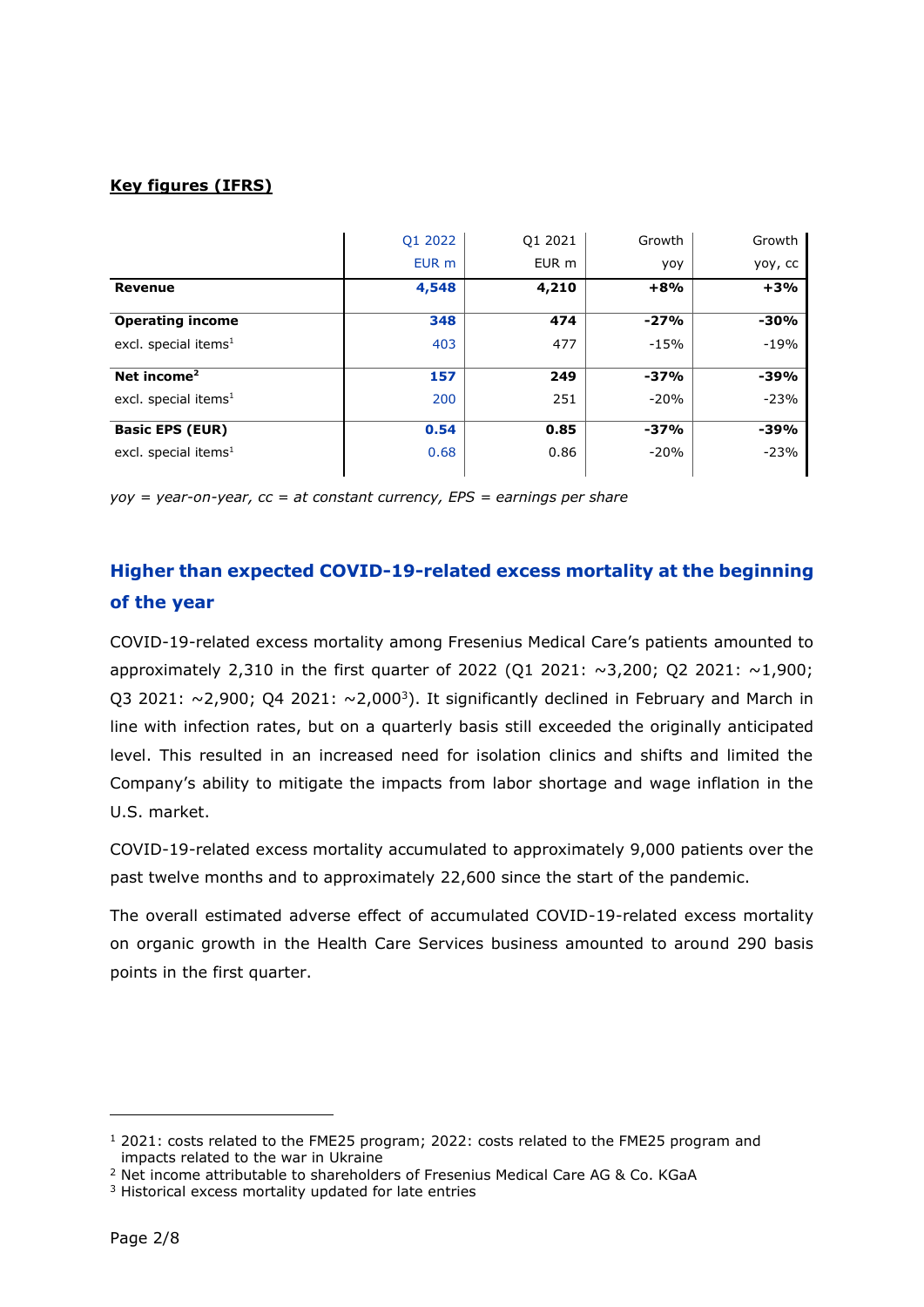#### **War in Ukraine impacting business development**

The war in Ukraine is affecting Fresenius Medical Cares' dialysis operations and patient care in the country itself, but also caused higher bad debt expenses in Russia and Ukraine. The direct adverse effect of the war in Ukraine amounted to EUR 22 million at operating income level in the first quarter and is treated as a special item. Fresenius Medical Care will continue to monitor closely the potential effects of the war as well as the general impact of the challenging inflationary macroeconomic environment.

#### **First quarter earnings development in line with expectations**

**Revenue** increased by 8% to EUR 4,548 million (+3% at constant currency, +2% organic).

Health Care Services revenue increased by 8% to EUR 3,607 million (+3% at constant currency, +1% organic). At constant currency, this was mainly driven by organic growth, which was achieved despite the adverse impact of COVID-19, the partial reversal of an accrual related to a revenue recognition adjustment for accounts receivable in legal dispute and contributions from acquisitions.

Health Care Products revenue increased by 6% to EUR 941 million (+3% at constant currency, +3% organic). Constant currency growth was mainly driven by higher sales of in-center disposables and renal pharmaceuticals. This was partially offset by lower sales of machines for chronic treatment.

**Operating income** decreased by 27% to EUR 348 million (-30% at constant currency), resulting in a margin of 7.6% (Q1 2021: 11.3%). Operating income excluding special items, i.e. costs incurred for FME25 and the impacts related to the war in Ukraine, declined by 15% to EUR 403 million (-19% at constant currency), resulting in a margin of 8.9% (Q1 2021: 11.3%). At constant currency, the decline was mainly due to higher labor costs, adverse COVID-19-related effects, as well as inflationary and supply chain cost increases. These effects were only partially mitigated by the partial reversal of an accrual related to a revenue recognition adjustment for accounts receivable in legal dispute.

**Net income<sup>2</sup>** decreased by 37% to EUR 157 million (-39% at constant currency). Excluding special items, net income declined by 20% to EUR 200 million (-23% at constant currency), mainly due to the mentioned negative effects on operating income.

**Basic earnings per share (EPS)** decreased by 37% to EUR 0.54 (-39% at constant currency). EPS excluding special items declined by 20% to EUR 0.68 (-23% at constant currency).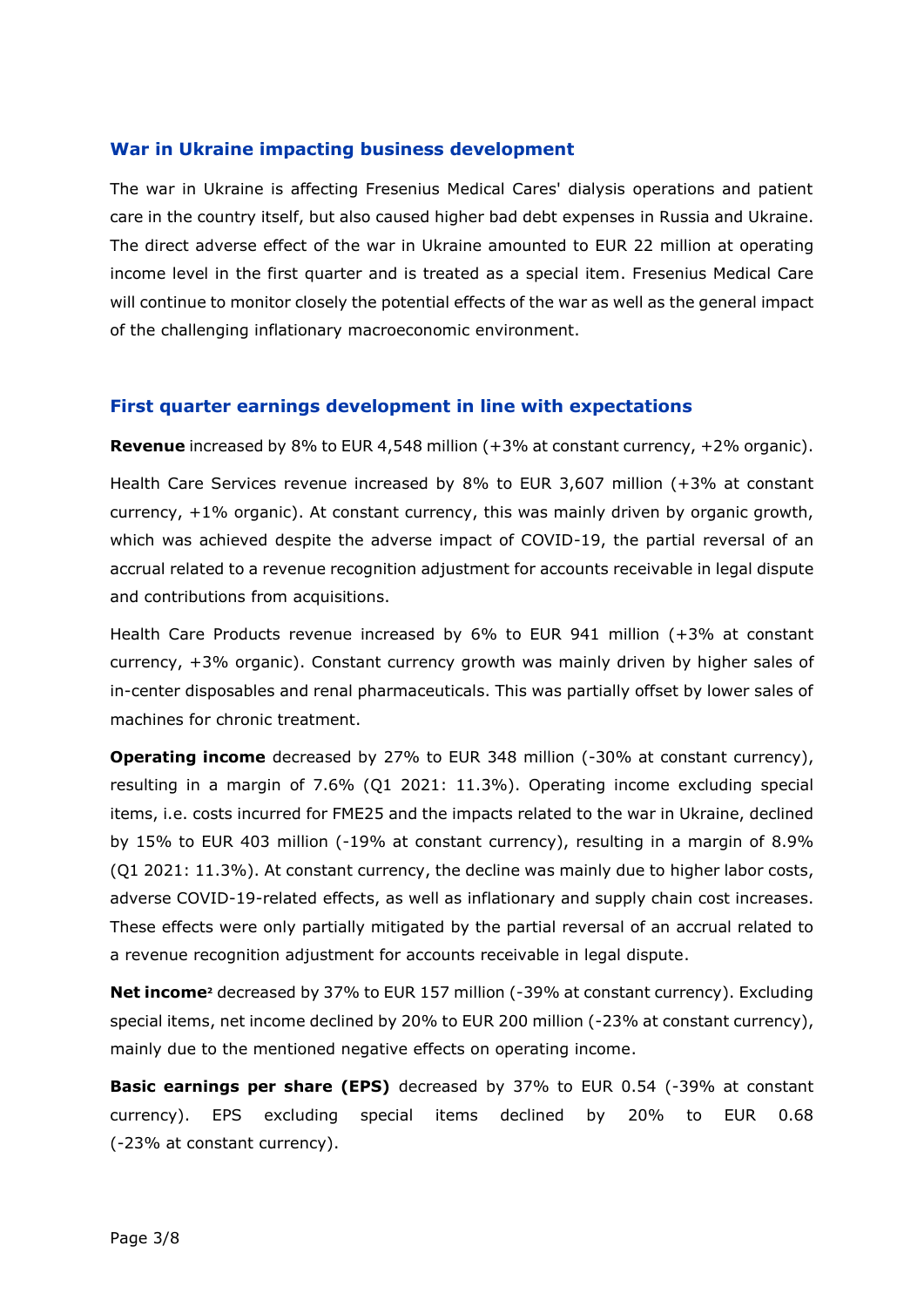#### **Cash flow development**

In the first quarter, Fresenius Medical Care generated EUR 159 million of **operating cash flow** (Q1 2021: EUR 208 million), resulting in a margin of 3.5% (Q1 2021: 4.9%). The decrease was mainly due to continued recoupment of the U.S. government's payments received in 2020 under the CARES Act and a decrease in net income, partially offset by a favorable impact from trade accounts and other receivables.

**Free cash flow<sup>4</sup>** amounted to EUR -1 million (Q1 2021: EUR 29 million) in the first quarter, resulting in a margin of 0.0% (Q1 2021: 0.7%).

## **Regional developments**

In **North America**, revenue increased by 9% to EUR 3,171 million (+2% at constant currency, +0% organic). At constant currency, this was mainly driven by organic growth in the Health Care Product business and the reversal of an accrual related to a revenue recognition adjustment for accounts receivable in legal dispute. This was partially offset by the adverse COVID-19 impact on the Health Care Services business.

Operating income in North America decreased by 24% to EUR 304 million (-29% at constant currency), resulting in a margin of 9.6% (Q1 2021: 13.7%). At constant currency, the decline in operating income was mainly due to higher labor costs, the adverse impact of COVID-19, inflationary and supply chain cost increases as well as costs related to FME25. This was only partially offset by the partial reversal of an accrual related to a revenue recognition adjustment for accounts receivable in legal dispute.

Revenue in the **EMEA** region increased by 1% to EUR 674 million in the first quarter (+3% at constant currency, +2% organic). At constant currency, this was mainly due to organic growth in the Health Care Services business, which was achieved despite the negative impact of COVID-19.

Operating income in EMEA decreased by 23% to EUR 61 million (-19% at constant currency), resulting in a margin of 9.1% (Q1 2021: 11.9%). The decline was mainly due to the impact related to the war in Ukraine.

In **Asia-Pacific**, revenue increased by 8% to EUR 507 million (+4% at constant currency, +4% organic). At constant currency, this was mainly driven by organic growth in the Health Care Products business.

<sup>4</sup> Net cash provided by / used in operating activities, after capital expenditures, before acquisitions, investments, and dividends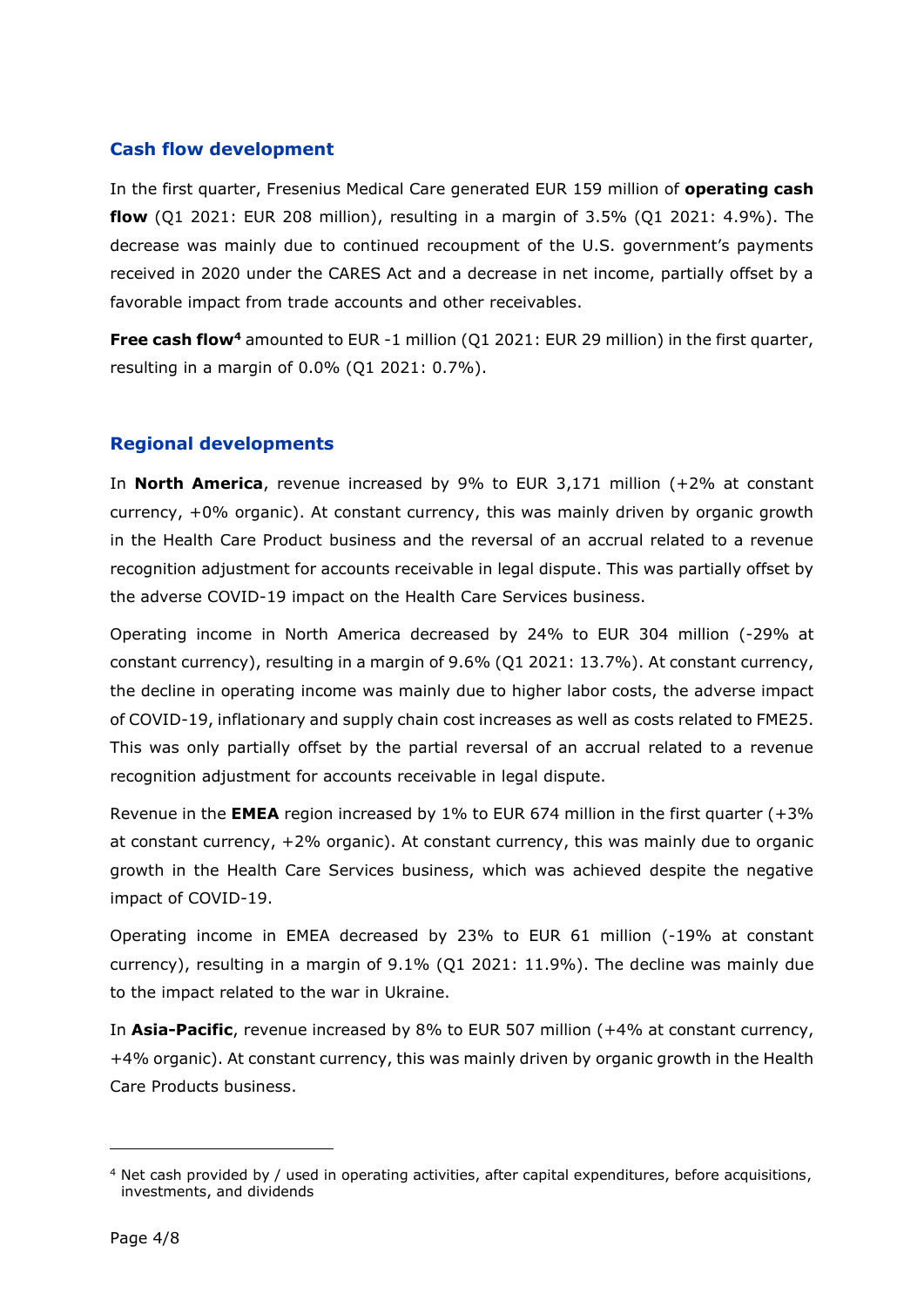Operating income increased by 16% to EUR 99 million (+14% at constant currency), resulting in a margin of 19.5% (Q1 2021: 18.1%). At constant currency, this was mainly due to a gain from the sale of clinics, favorable currency transaction effects and growth in the Health Care Products business.

**Latin America** revenue increased by 15% to EUR 183 million (+15% at constant currency, +16% organic), mainly driven by strong organic growth in both the Health Care Services and Health Care Products business.

Operating income improved by 68% to EUR 11 million (+51% at constant currency), resulting in a margin of 6.1% (Q1 2021: 4.2%). This was mainly due to a favorable currency transaction effect, which was partially offset by inflationary cost increases.

#### **Patients, clinics and employees**

As of March 31, 2022, Fresenius Medical Care treated 343,493 **patients** in 4,153 dialysis **clinics** worldwide and had 122,635 **employees** (full-time equivalents) globally, compared to 124,995 employees as of March 31, 2021.

## **Outlook**

Based on the results for the first quarter, which were in line with the Company's expectations, Fresenius Medical Care confirms its financial targets for 2022. The earnings improvement will be driven by expected business growth, PPE cost reduction and FME25 savings. The Company expects revenue and net income to grow at low to mid-single digit percentage rates in FY 2022.<sup>5</sup>

## **Conference call**

Fresenius Medical Care will host a conference call to discuss the results of the first quarter 2022 on May 4, 2022 at 3:30 p.m. CEST / 9:30 a.m. EDT. Details will be available on the Fresenius Medical Care website in the "[Investors](https://www.freseniusmedicalcare.com/en/investors/publications)" section. A replay will be available shortly after the call.

<sup>5</sup> These targets are based on the 2021 results excluding the costs related to FME25 of EUR 49 million (for Net Income). They are based on the assumptions outlined in the Press Release on the Q4 and FY 2021 results (Feb. 22, 2022), in constant currency and exclude special items. Special items include further costs related to FME25, the impacts related to the war in Ukraine, and other effects that are unusual in nature and have not been foreseeable or not foreseeable in size or impact at the time of giving guidance.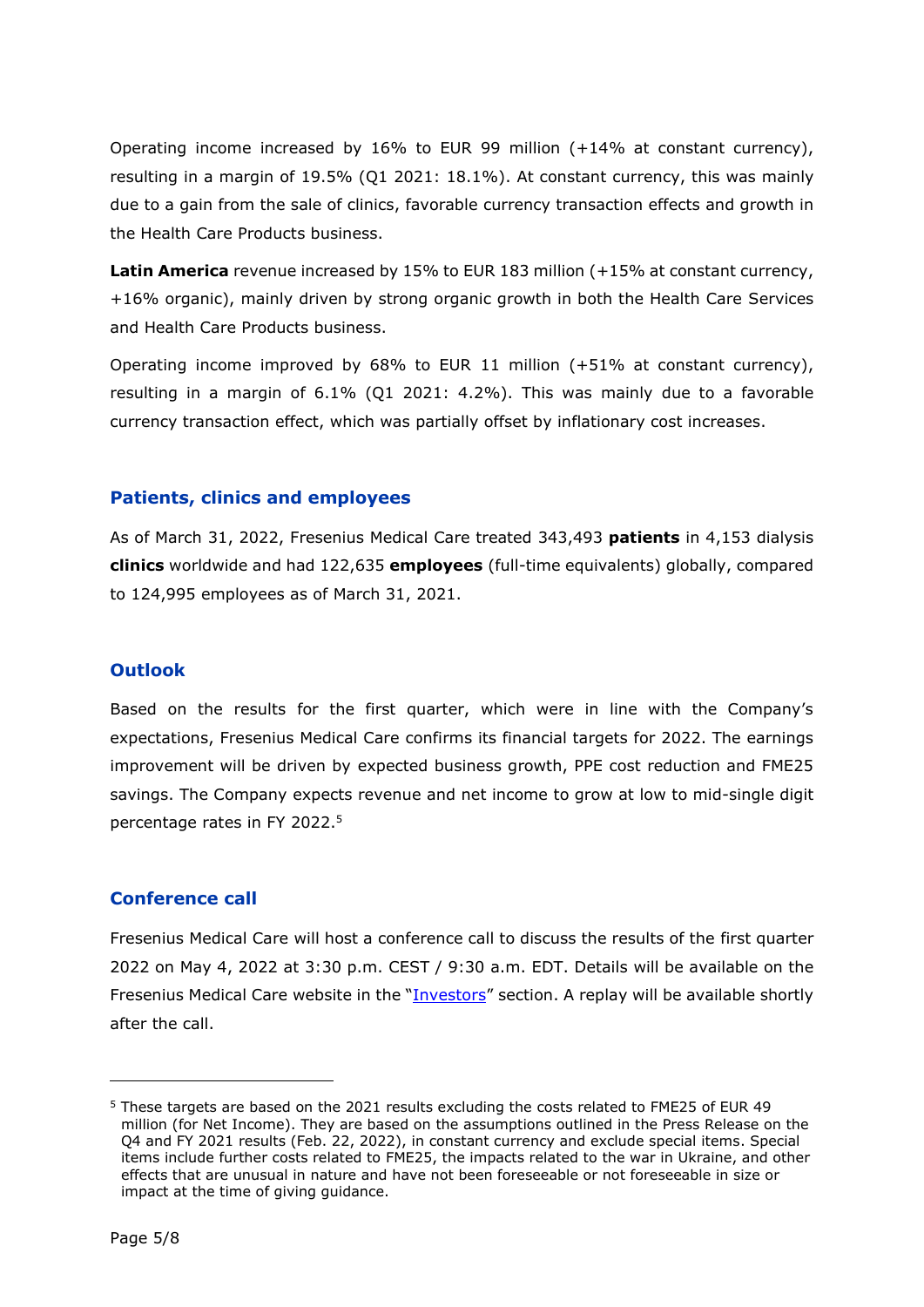*Please refer to our statement of earnings included at the end of this news and to the attachments as separate PDF files for a complete overview of the results of the first quarter 2022. Our 6-K disclosure provides more details.*

Fresenius Medical Care is the world's leading provider of products and services for individuals with renal diseases of which around 3.8 million patients worldwide regularly undergo dialysis treatment. Through its network of 4,153 dialysis clinics, Fresenius Medical Care provides dialysis treatments for approximately 343,000 patients around the globe. Fresenius Medical Care is also the leading provider of dialysis products such as dialysis machines or dialyzers. Along with its core business, the Renal Care Continuum, the Company focuses on expanding in complementary areas and in the field of critical care. Fresenius Medical Care is listed on the Frankfurt Stock Exchange (FME) and on the New York Stock Exchange (FMS).

For more information visit the Company's website at [www.freseniusmedicalcare.com.](http://www.freseniusmedicalcare.com/)

#### Disclaimer:

This release contains forward-looking statements that are subject to various risks and uncertainties. Actual results could differ materially from those described in these forward-looking statements due to various factors, including, but not limited to, changes in business, economic and competitive conditions, legal changes, regulatory approvals, impacts related to COVID-19, results of clinical studies, foreign exchange rate fluctuations, uncertainties in litigation or investigative proceedings, and the availability of financing. These and other risks and uncertainties are detailed in Fresenius Medical Care AG & Co. KGaA's reports filed with the U.S. Securities and Exchange Commission. Fresenius Medical Care AG & Co. KGaA does not undertake any responsibility to update the forwardlooking statements in this release.

Implementation of measures as presented herein may be subject to information and consultation procedures with works councils and other employee representative bodies, as per local laws and practice. Consultation procedures may lead to changes on proposed measures.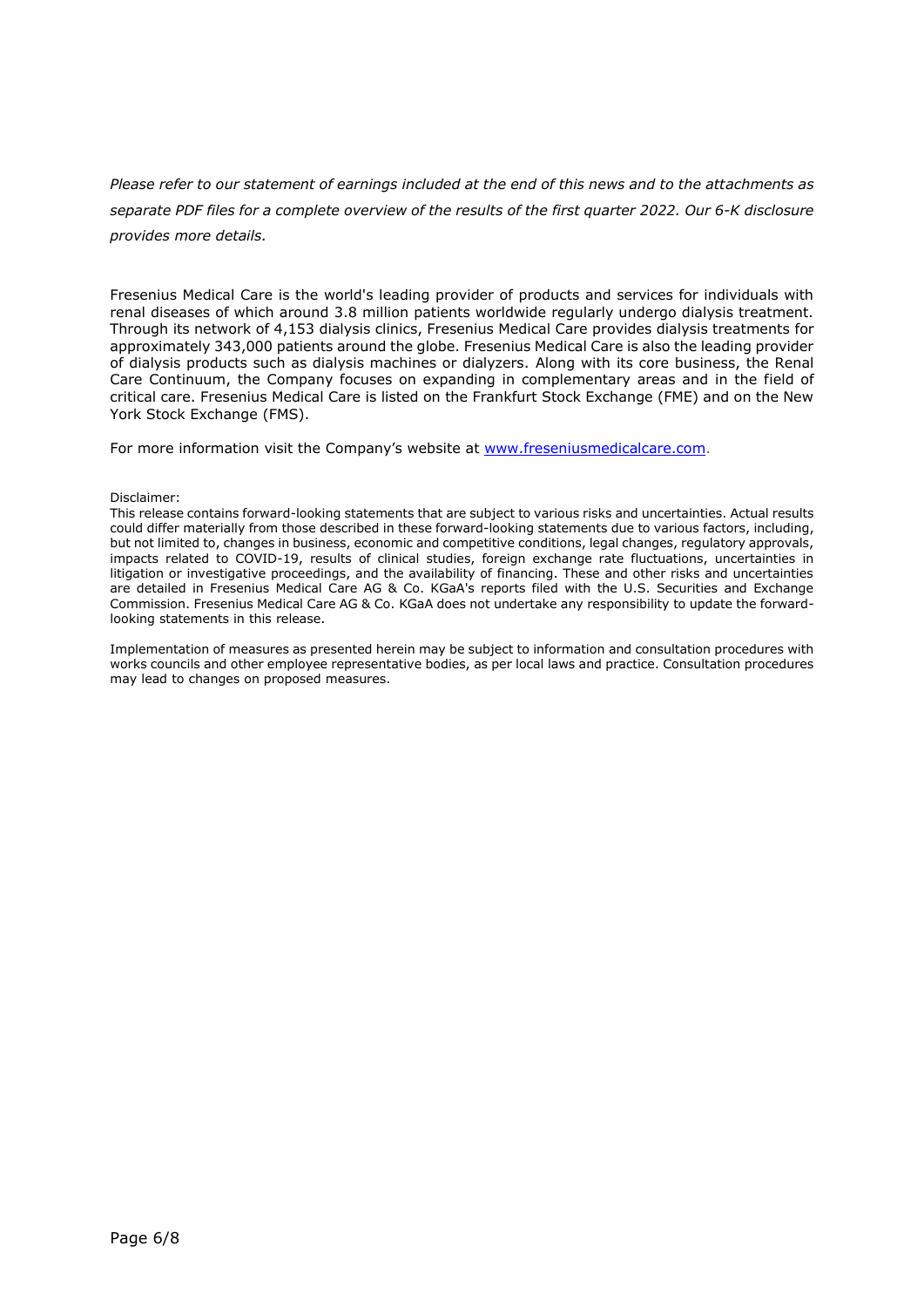

#### **Statement of earnings**

|  | in € million, except share data, unaudited |  |  |
|--|--------------------------------------------|--|--|
|--|--------------------------------------------|--|--|

| in € million, except share data, unaudited          | Three months ended March 31 |             |          |          |
|-----------------------------------------------------|-----------------------------|-------------|----------|----------|
|                                                     |                             |             |          | Change   |
|                                                     | 2022                        | 2021        | Change   | at cc    |
| <b>Health Care Services</b>                         | 3,607                       | 3,325       | 8.5%     | 2.6%     |
| <b>Health Care Products</b>                         | 941                         | 885         | 6.4%     | 3.3%     |
| <b>Revenue</b>                                      | 4,548                       | 4,210       | 8.0%     | 2.7%     |
|                                                     |                             |             |          |          |
| Costs of revenue                                    | 3,290                       | 3,003       | 9.5%     | 4.1%     |
| Gross profit                                        | 1,258                       | 1,207       | 4.3%     | $-0.6%$  |
| Selling, general and administrative                 | 870                         | 712         | 22.4%    | 16.8%    |
| Research and development                            | 50                          | 49          | 2.1%     | $-0.9%$  |
| Income from equity method investees                 | (10)                        | (28)        | $-62.2%$ | $-62.0%$ |
| <b>Operating income</b>                             | 348                         | 474         | $-26.7%$ | $-30.2%$ |
| Operating income excl. special items                | 403                         | 477         | $-15.4%$ | $-19.0%$ |
| Interest expense, net                               | 69                          | 76          | $-9.2%$  | $-14.3%$ |
| <b>Income before taxes</b>                          | 279                         | 398         | $-30.0%$ | $-33.2%$ |
| Income tax expense                                  | 67                          | 94          | $-28.9%$ | $-31.7%$ |
| <b>Net income</b>                                   | 212                         | 304         | $-30.4%$ | $-33.7%$ |
| Net income attributable to noncontrolling interests | 55                          | 55          | $-1.7%$  | $-8.4%$  |
| Net income $1$                                      | 157                         | 249         | $-36.8%$ | $-39.3%$ |
| Net income <sup>1</sup> excl. special items         | 200                         | 251         | $-20.1%$ | $-22.7%$ |
| Weighted average number of shares                   | 293,007,109                 | 292,878,085 |          |          |
|                                                     |                             |             |          |          |
| Basic earnings per share                            | €0.54                       | €0.85       | $-36.8%$ | $-39.4%$ |
| Basic earnings per share excl. special items        | €0.68                       | €0.86       | $-20.1%$ | $-22.8%$ |
| In percent of revenue                               |                             |             |          |          |
| Operating income margin                             | 7.6%                        | 11.3%       |          |          |
| Operating income margin excl. special items         | 8.9%                        | 11.3%       |          |          |

<sup>1</sup> Attributable to shareholders of FMC-AG & Co. KGaA

*For a reconciliation of special items, please refer to the table at the end of the press release.*